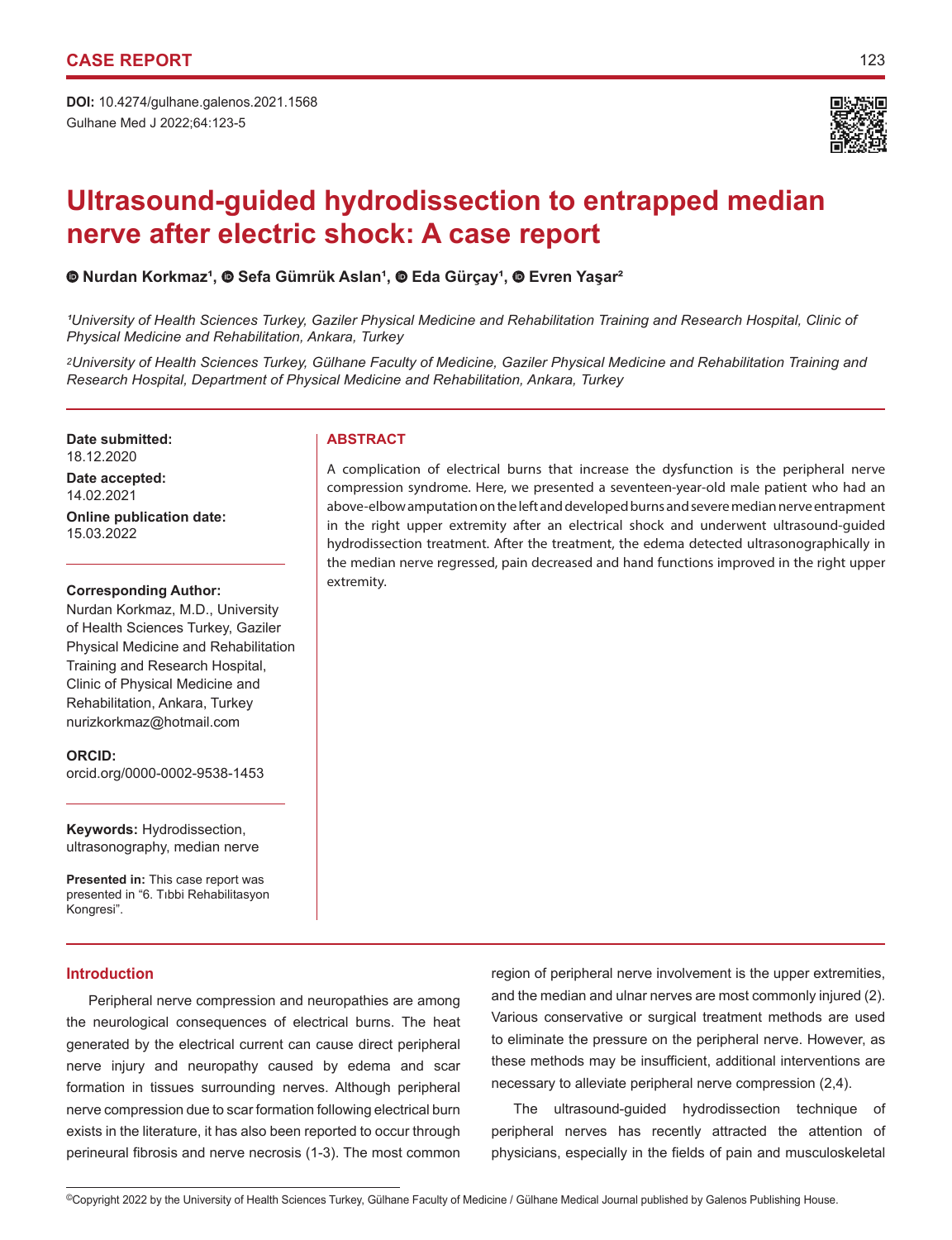medicine, but there is no information about its use in nerve entrapment complications due to electrical burns. The hydrodissection method eliminates the pressure on the nerve by injecting a non-irritating solution between the nerve and the surrounding tissues (5).

In this case report, we presented the treatment results of a 17-year-old patient who developed severe right median nerve entrapment due to electrical shock burn and underwent ultrasound-guided hydrodissection of the median nerve.

### **Case Presentation**

A 17-year-old male patient was admitted to our hospital with complaints of pain in his right arm, weakness in his right hand, and limitation in range of motion (ROM) in his right wrist and fingers. The patient had undergone amputation above the left elbow eight months ago following electrical shock. The wound was repaired with a flap on the right axilla and with a graft placed on the anterior aspect of the right wrist and palm. Despite a 2-month physical therapy program including joint ROM, stretching, and strengthening exercises, no significant improvement was noted in his complaints.

In the physical examination of the patient after the first physical therapy program, the pain in the right arm was 8 according to the visual analog scale (VAS, 1-10), the wrist passive extension was 50°, and the proximal interphalangeal (PIP) joint passive extension of  $3<sup>rd</sup>$  and  $4<sup>th</sup>$  fingers was -30. There was no limitation in other passive ROM measurements of the extremity. Extensor and flexor muscle strengths of the wrist were 3/5, and flexor, extensor, abductor, and adductor muscle strengths of the fingers were 2/5. Complete loss of sensation was noted in the palm and fingers. The handgrip strength was 12 kg with a dynamometer, and the key pinch strength was 0.6 kg with a pinchmeter. Electromyographic (EMG) examination performed on admission showed that the right median nerve was denervated after giving a branch to the pronator teres muscle and right ulnar nerve after giving a branch to the flexor carpi ulnaris muscle. There were signs of moderate partial axonal degeneration in the right radial nerve. On ultrasonographic imaging, the median nerve was edematous in the proximal third of the forearm (cross-sectional area 0.13 cm²).

Hydrodissection procedure was performed using 5-12 MHz linear array transducer ultrasound (Logiq-e portable; GE Healthcare, China) in the proximal third of the forearm. After appropriate skin sterilization with chlorhexidine, the injection was performed with 1 mL of 2% lidocaine and 2 mL saline using a suitable needle tip (Figure 1). The procedure was applied 2 times with 1-month intervals. During this interval, the patient was allowed to continue daily therapeutic exercises.

After the treatment, the patient's pain regressed to VAS 2. The wrist extension improved up to  $60^{\circ}$ , and the  $3^{\text{rd}}$  and  $4^{\text{th}}$ PIP joint extension up to -10°. The extensor and flexor muscle strength increased to 4/5 in the wrist, and 4/5 in the fingers. The abductor and adductor muscle strengths of the fingers increased to 2/5. The handgrip strength rose to 17.3 kg and key pinch strength to 1.3 kg. Although EMG showed some improvements, some pathological findings consistent with the total axonal degeneration of median nerve distal to the lesion, and moderate to severe partial axonal degeneration of ulnar and radial nerves persisted. Post-treatment ultrasonographic imaging showed regression of edema in the median nerve (cross-sectional area 0.10 cm²).

Figure 2 displays the view of the right hand after treatment.

# **Discussion**

Although there is no adequate treatment for median nerve entrapment, different treatments have been applied depending on the severity of the compression. It has been reported that conservative treatment is often beneficial in mild and moderate



**Figure 1.** Axial ultrasound image of the median nerve during hydrodissection in proximal third of the forearm at first application (a) and second application (b). The space created by hydrodissection around the nerve (anechoic area, arrows) is seen. The change in the median nerve cross-sectional area in the month between the two applications is remarkable

mn: Median nerve, fds: Flexor digitorum superficialis, fdp: Flexor digitorum profundus



Figure 2. View of the right hand in active extension (a) and flexion (b) after treatment